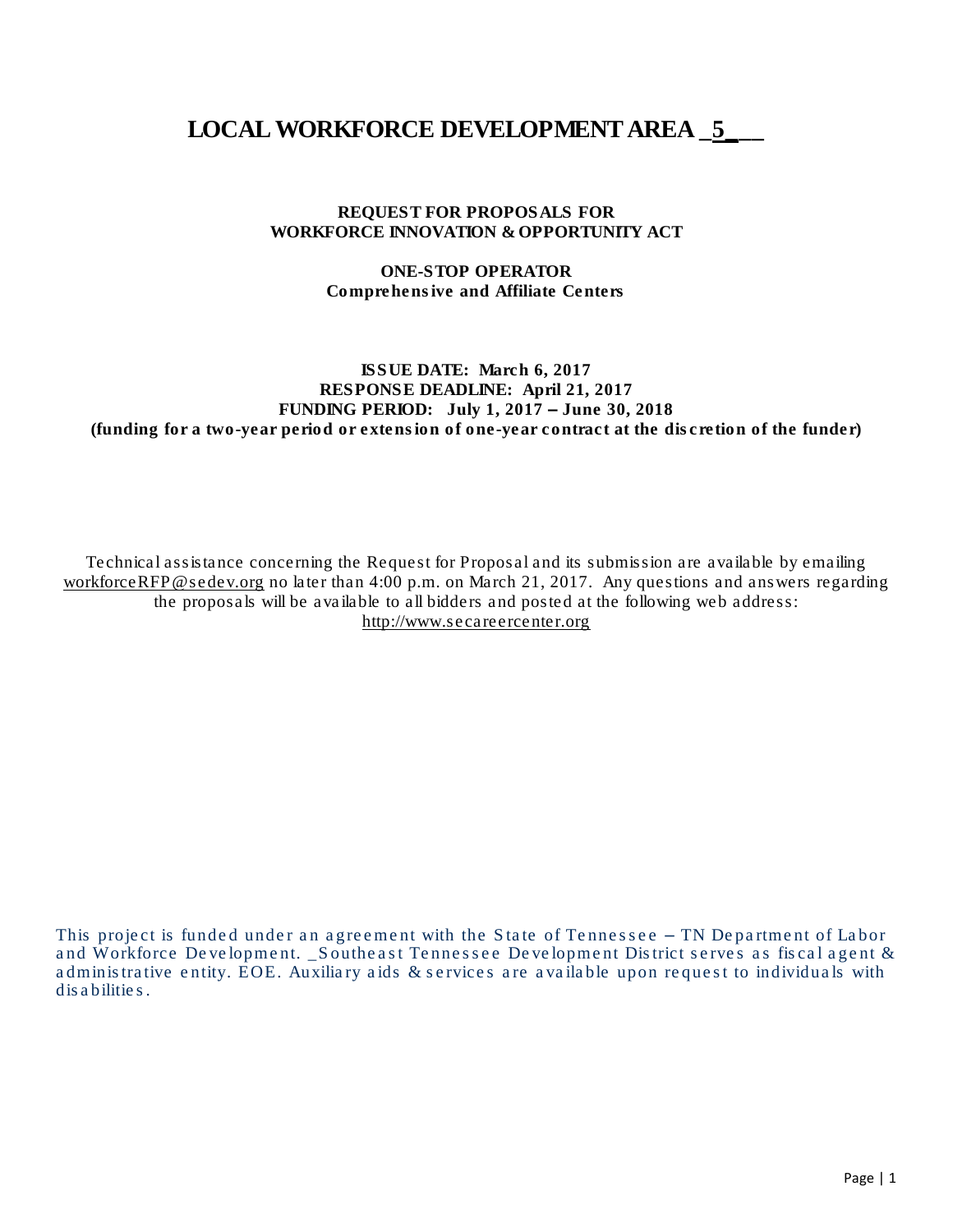# I. Background:

The Workforce Innovation and Opportunity Act (WIOA) is a federally funded program funded through the U.S. Department of Labor and the State of Tennessee Department of Labor and Workforce Development. WIOA is a primary source of federal funds for workforce development activities throughout the nation; however, the legislation requires multiple partners to contribute to infrastructure operations and services. WIOA funds are awarded to the Chief Elected Officials (CEOs) of a Local Workforce Development Area (LWDA) to serve two primary customers: job seekers and businesses through a One-Stop system branded as the American Job Center (AJC) system. The intent of WIOA is to strengthen the workforce system through innovation and alignment of services to promote individual and economic growth, meeting the business and industry needs in the area. One of the main purposes is to assist individuals with barriers to employment in increasing their access to employment, education, training and support so they may succeed in the labor market. The AJC network in a LWDA must include at least one AJC with services offered by all required partners and may include additional affiliate centers and/or access sites. A Local Workforce Development Board (LWDB), appointed by the CEOs and approved by the Governor, oversees the workforce system and activities in a LWDA. WIOA requires the LWDB to select a One-Stop Operator (OSO) by competitive process. The LWDB is responsible for meeting performance goals negotiated with the TN Department of Labor and Workforce Development.

The Chief Elected Officials of LWDA 5 have appointed the Local Workforce Development Board (Area 5) to oversee workforce services in Bledsoe, Bradley, Hamilton, Marion, Meigs, McMinn, Polk, Rhea and Sequatchie Counties. The LWDB Area 5 is a volunteer Board consisting of representatives of private employers, higher education, organized labor, non-profit organizations and public entities. The LWDB Area 5, in consultation with the Chief Elected Officials, is responsible for the oversight and selection of the One-Stop Operator for the six AJCs located in LWDA 5 – one comprehensive AJC in Chattanooga and one in Athens with three Affiliate AJCs in Cleveland, Dayton, and Kimball, and one Access Point in Dunlap. The LWDB Area 5 has selected Southeast Tennessee Development District as Administrative Entity to provide staffing to perform the functions of the Board and Career Services as the Title I partner in the AJC. The CEOs have also selected Southeast Tennessee Development District as the Fiscal Agent for receipt and disbursement of funds. The contract for the One-Stop Operator will be between Southeast Tennessee Development District and the Operator. All communication regarding contract deliverables will be made through the Administrative Entity/Fiscal Agent or designee, currently the Program Director at workforceRFP@sedev.org

# *Our Mission:*

*To drive innovative and transformational change in the development of the region's talent through focused delivery of quality services with integrity and flexibility. We collaborate with business, industry, economic* development and education to prepare and provide skilled workers and improve the standard of living in our *communities.*

# *Our Vision:*

We are a dynamic and thriving region where prepared job seekers and quality career opportunities align with *the needs and demands of business and industry.*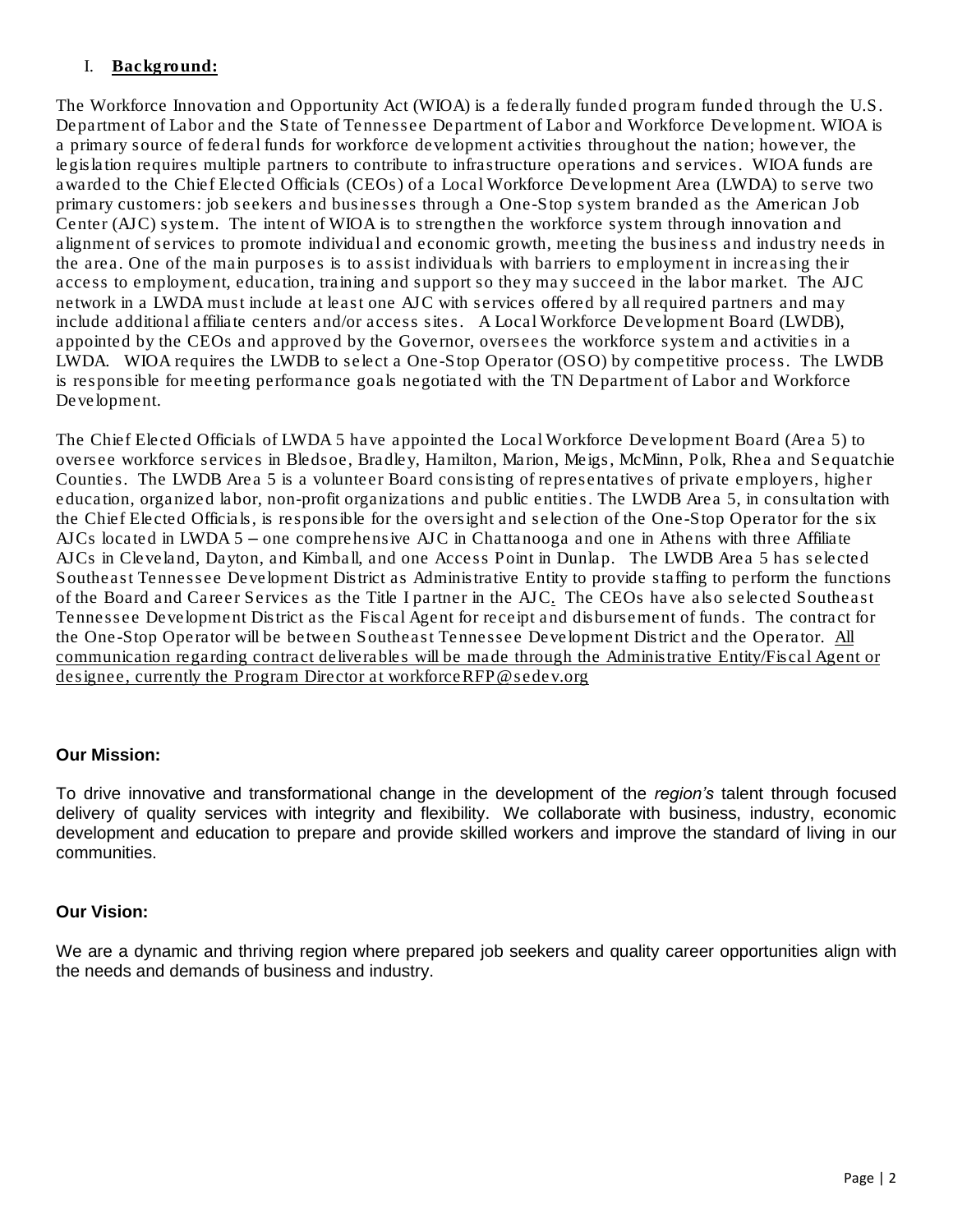# **II.** Project Timeframe:

| RFP Release                           | March 6, 2017                                                                           |
|---------------------------------------|-----------------------------------------------------------------------------------------|
| Notice of Intent to Apply (REQUIRED)  | March 20, 2017                                                                          |
| Bidders Questions submitted via email | From: 3-13-2017 To: 3-20-2017<br>to workforceRFP@sedev.org (email submissions)<br>only) |
| Proposal Deadline                     | April 21, 2017                                                                          |
| Review Committee Approval             | Week of May $1 - 5$ , 2017                                                              |
| LWDB Approval                         | May 9, 2017                                                                             |
| Anticipated contract Start Date       | July 1, 2017                                                                            |

#### **III.** Eligible Applicants:

WIOA sec.121(d)(2) Eligibility: To be eligible to receive funds made available under this subtitle to operate a one-stop center referred to in subsection (c), an entity (which may be a consortium of entities):

- (A) Shall be designated or certified as a one-stop operator through a competitive process; and
- (B) Shall be an entity (public, private, or nonprofit), or consortium of entities (including a consortium of entities that, at a minimum, includes 3 or more of the one-stop partners described in subsection (b)(1), of demonstrated effectiveness, located in the local area<sup>1</sup>, which may include:
	- (i) An institution of higher education;
	- (ii) An employment service State agency established under the Wagner-Peyser Act (29 U.S.C. 49 et seq.) on behalf of the local office of the agency;
	- (iii) A community-based organization, nonprofit organization, or intermediary;
	- (iv) a private for-profit entity;

 $\overline{a}$ 

- (v) a government agency; and
- (vi) another interested organization or entity, which may include a local chamber of commerce or other business organization, or a labor organization.

(a) Exception – Elementary schools and secondary schools shall not be eligible for designation or certification as one-stop operators, except that nontraditional public secondary schools and area career and technical education schools may be eligible for such designation or certification.

<sup>&</sup>lt;sup>1</sup> Located in the local area is defined as any entity or consortium having a current operating program(s) in any county within LWDA 5 as defined above herein.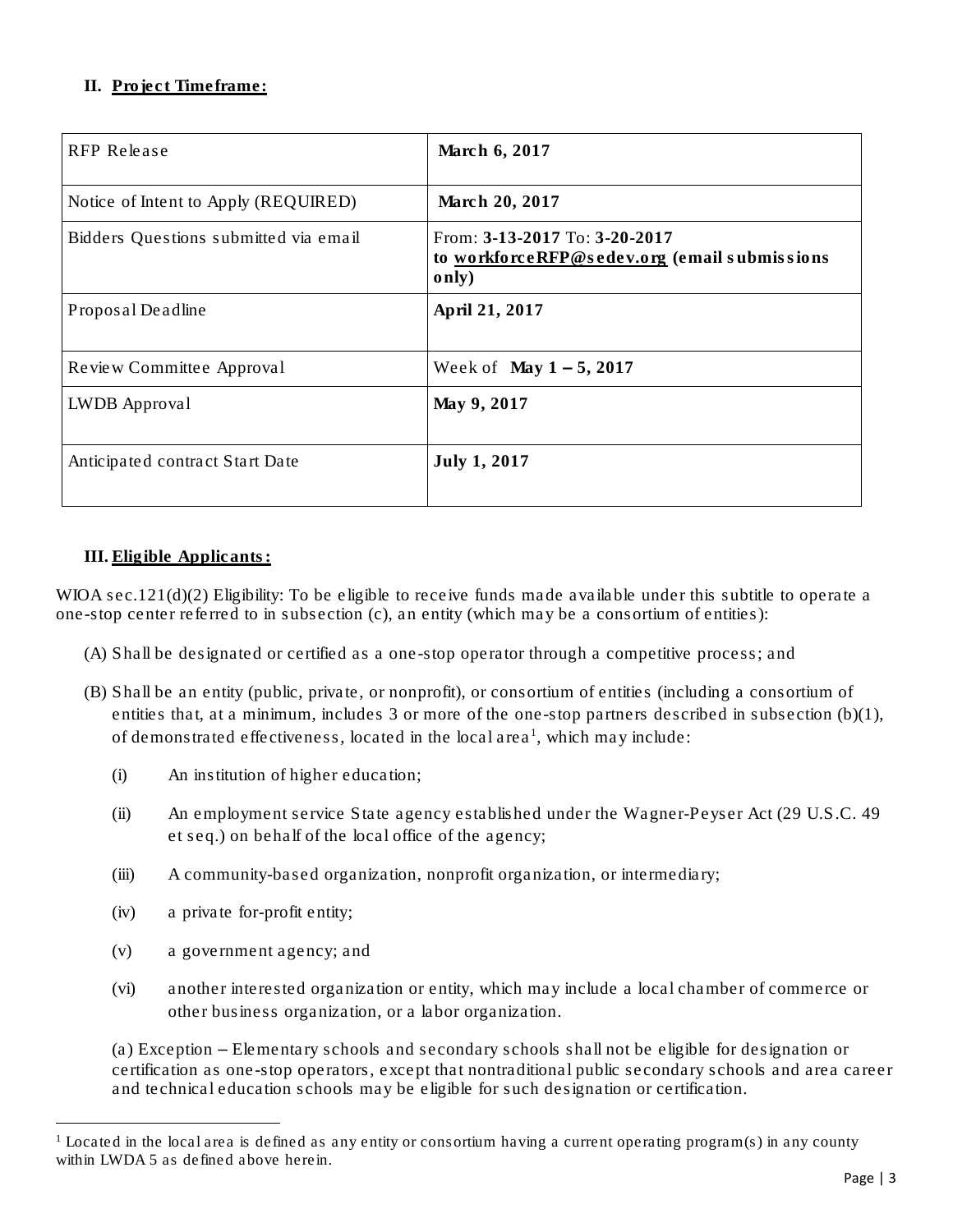(b) Additional Requirements – The State and local boards shall ensure that in carrying out activities under this title, one-stop operators-

(c) disclose any potential conflicts of interest arising from the relationships of the operators with particular training service providers or other service providers;

(d) do not establish practices that create disincentives to providing services to individuals with barriers to employment who may require longer-term services, such as intensive employment, training and education services; and

(e) comply with Federal regulation, and procurement policies, relating to the calculation and use of profits.

Further, the LWDB will declare entities ineligible if they are presently debarred, suspended, proposed for debarment, declared ineligible or voluntarily excluded from participation in this transaction by any State or Federal department or agency. Respondents must disclose any legal judgments, claims, arbitration proceedings, lawsuits or other legal proceedings pending or outstanding (unresolved) against the organization, its owners, officers or principals. Respondents must comply with Section 504 of the Rehabilitation Act of 1973, the Federal Drug-Free Workplace Act of 1988, and the Americans with Disabilities Act to be eligible for a contract.

# **IV.** Funding and Contracting:

The LWDB will award funds on behalf of LWDA One-Stop Partners to one entity (or consortium) to promote continuity and coordination of services identified in the RFP. The LWDB will award an initial contract to the successful respondent effective July 1, 2017 through June 30, 2018 with an annual budget not to exceed \$130,000\_\_. Subject to performance of deliverables and available funds, the selected contractor for One-Stop Operator may be eligible for up to three (3) 1-year extensions with up to a 5% to 10% budget increase each year with evidence for justification. All funding of this RFP is contingent upon the LWDB and partner agreement of fund availability.

If a contract is awarded, the submitted proposal will become part of the official contract file. Any commitments made in the proposal will be part of the contract and will be binding on the contractor.

The contract awarded will be cost reimbursement. No expenses are reimbursable until a contract has been fully executed (signed by all parties). Monthly invoices are due by the  $10<sup>th</sup>$  of the month for the previous month and must include documentation of expenditures. Invoice will be paid within 30 days of receipt of approved documentation.

The issuance of this solicitation in no way commits the LWDB to pay any cost for the preparation and submission of a proposal. The Bidder assumes all costs of preparation of the proposal and any presentation necessary for the proposal process.

# **V.** Delivery of Services:

The LWDB announces the release of a Request for Proposal to provide AJC partner funding for the One-Stop Operator (OSO) services for the AJCs located in the LWDA. The purpose of this Request for Proposal (RFP) is to identify and fund an entity to coordinate service delivery of the required One-Stop American Job Center partners and service providers in the six AJCs in LWDA 5 are as described below:

American Job Center Chattanooga—Eastgate Town Center

|          | Address: 5600 Brainerd Road                    |
|----------|------------------------------------------------|
|          | $City/S$ tate/ $Zip:$ $Chattanooga$ , TN 37411 |
| Phone:   | $(423)$ 894-5354                               |
| Website: | secareercenter.org                             |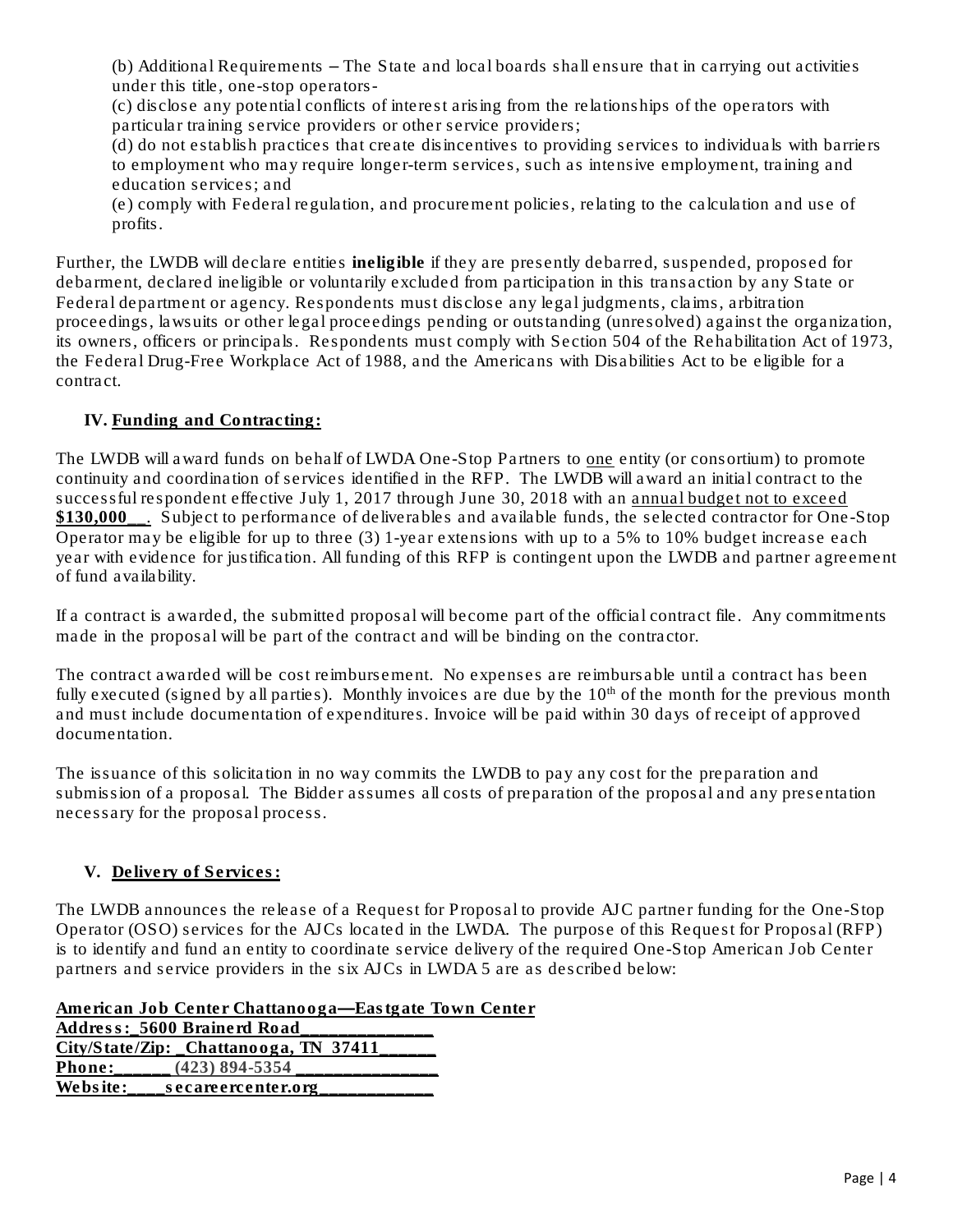|          | American Job Center – Athens          |  |
|----------|---------------------------------------|--|
|          | Address: 410 N. Congress Parkway      |  |
|          | $City/State/Zip:$ Athens, TN<br>37303 |  |
| Phone:   | (423) 745-2028                        |  |
| Website: | secareercenter.org                    |  |

American Job Center - Cleveland Address:\_\_\_\_\_\_301 Keith Street\_\_\_\_\_\_\_\_\_\_\_\_\_ City/State/Zip: \_\_\_\_Cleveland, TN 37311 Phone: (423)<br>Website: sec 790 -5552\_\_\_\_\_\_\_\_\_\_\_\_\_\_\_ secareercenter.org  $\overline{\phantom{a}}$ 

| American Job Center – Kimball |  |                                              |  |
|-------------------------------|--|----------------------------------------------|--|
|                               |  | Marion Workforce Development                 |  |
|                               |  | Address: 426 Battle Creek Road               |  |
|                               |  | $City/State/Zip$ : South Pittsburg, TN 37380 |  |
| Phone: (423) 837-9103         |  |                                              |  |
|                               |  | Website: $\frac{\ }{}$ secare ercenter.org   |  |
|                               |  |                                              |  |

| American Job Center-Dayton           |                                        |  |
|--------------------------------------|----------------------------------------|--|
| Regional Skills Center               |                                        |  |
| Address: $2004$ <sup>th</sup> Avenue |                                        |  |
|                                      | $City/State/Zip: \_\_Dayton, TN$ 37231 |  |
| Phone: $(423)$ 570-1107              |                                        |  |
| Website:                             | secareercenter.org                     |  |

| Access Point-Dunlap, Sequatchie County |                                         |  |  |
|----------------------------------------|-----------------------------------------|--|--|
| Dunlap Chamber of Commerce             |                                         |  |  |
|                                        | Address: 15643 Rankin Avenue North      |  |  |
|                                        | $City/State/Zip:$ _____Dunlap, TN 37327 |  |  |
|                                        | Phone: (423) 949-2402                   |  |  |
| Website:                               | secareercenter.org                      |  |  |

Onsite partners for the AJCs above may include the following :

| Function/Partner                        |  |  |
|-----------------------------------------|--|--|
| Title I Adult, Dislocated Worker, Youth |  |  |
| Title II Adult Education                |  |  |
| Title III Wagner Peyser                 |  |  |
| Title IV Vocational Rehabilitation      |  |  |
| <b>TANF</b>                             |  |  |
| Veteran Services                        |  |  |
| <b>TAA/TRA</b>                          |  |  |
| <b>RESEA</b>                            |  |  |
| <b>SNAP</b>                             |  |  |
| Other                                   |  |  |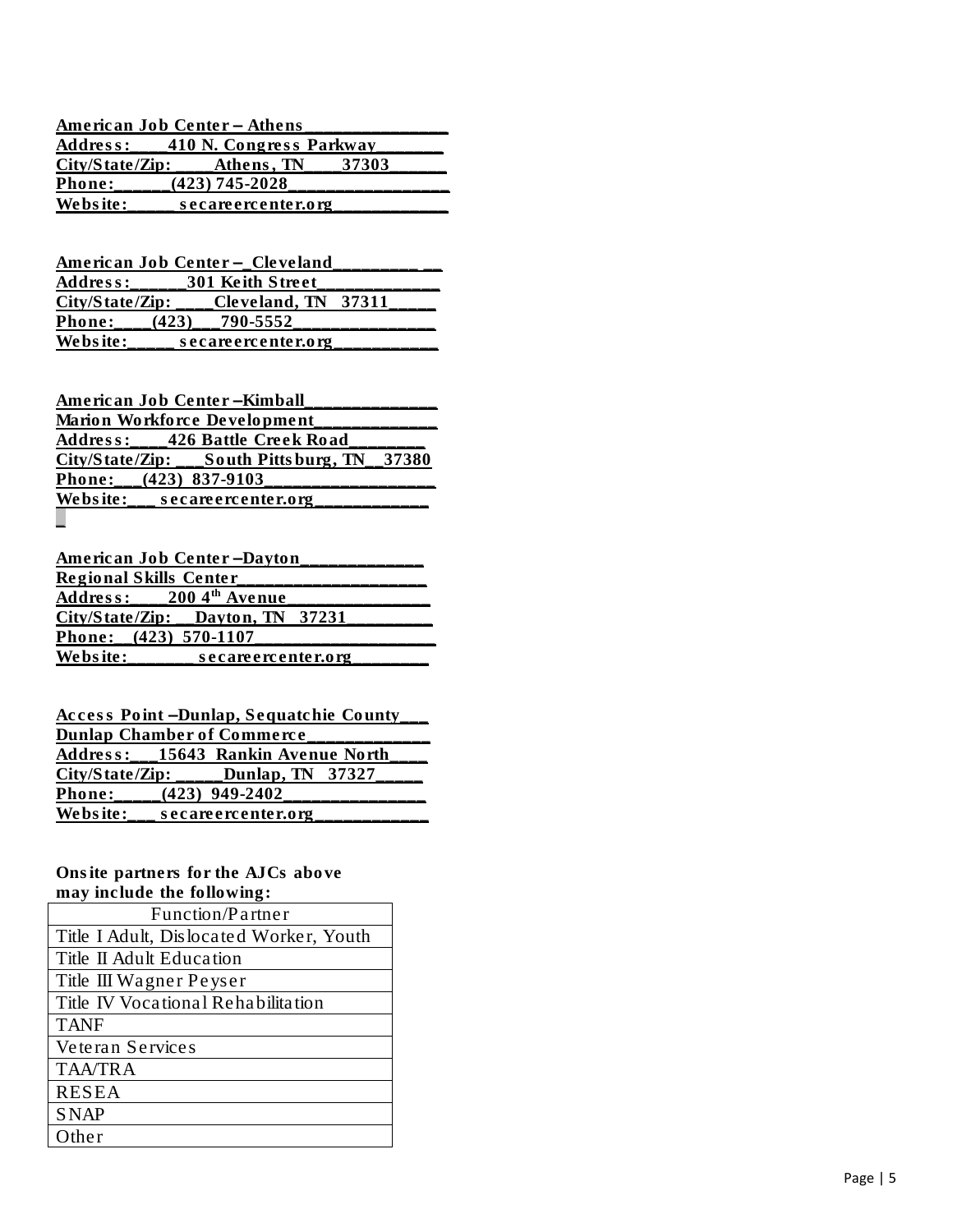Office space will be available at both locations for the One-Stop Operator; however, Operator is NOT required to be on-site on a full-time basis. Both locations will serve as "official station". No travel expenses may be claimed for commute to/from "official station".

# **VI.** Scope of Work:

The purpose of this Request for Proposal (RFP) is to identify and fund an entity to coordinate service delivery of the required One-Stop American Job Center partners and service providers in the AJCs.

All services provided by the one-stop operator will conform to the Coordinate, Observe, Report, Evaluate services model. In addition, the One-Stop Operator will be required to inspire others and lead change; demonstrate extremely high levels of professionalism, integrity, and collaboration; and enhance and develop partnerships. Further, the One-Stop Operator will be required to coordinate with the leadership of all required partners; however, will be responsible to Susan Cowden, as contract officer. Nothing in this Scope of Work or the resulting contract shall be construed as requesting the OSO to provide direct services to jobseeker or business customers. The sole customer of the OSO will be the LWDB.

The role of the One-Stop Operator in the state of Tennessee American Job Centers is further defined through guidance provided in WIOA Workforce Services Regional and Local Planning Policy as follows in bold print. In accordance with TDLWD guidance, the LWDB has provided additional information to "clearly articulate the role of the One-Stop Operator" for the Local Workforce Development Area.

A. Oversee management of One-Stop Centers and service delivery

The One-Stop Operator, under contract with the LWDB, will oversee the day-to-day management in the AJCs within an LWDA in southeast Tennessee. Responsibilities include:

- Overseeing One-Stop property, including building(s) and equipment, and reporting any maintenance or other issues to the owner/lessor, as appropriate
- Facilitating appropriate changes and/or maintenance to assure the One-Stop property presents a professional atmosphere for job seeker, employer and partner customers and is conducive to AJC activities
- Observing and reporting to appropriate management any concerns to assure the staff present are professional, including, but not limited to appearance, conduct and service to customers.
- Providing "functional" direction/supervision of AJC partner staff located in the center(s), including:
	- o Working with direct supervisors/team leaders to schedule staff to assure appropriate coverage of customer service needs during regular, holiday and/or extended hours, as needed
	- o Ensuring that work schedules for "shared" responsibilities (customer flow, general workshops, etc.) are fair and equitable to all AJC partner staff
	- o Providing leadership and guidance to encourage AJC partner staff to function as a team
	- o Reporting to appropriate management any deviation from functional supervision with AJC partner staff to resolve
	- o Evaluate services being provided at the Centers to ensure that all required services as mandated by state and federal laws are being provided at or through the Centers
- Coordinating the continuing good standing of AJC Certification status as directed by the WIOA Director or State
- Ensure that all services are being provided in a manor consistent with any local, regional, or state plans created and/or certified by the LWDB
- Ensure meaningful access to all customers by incorporating the principles of universal and human-centered design and by providing recommendations to the LWDB for necessary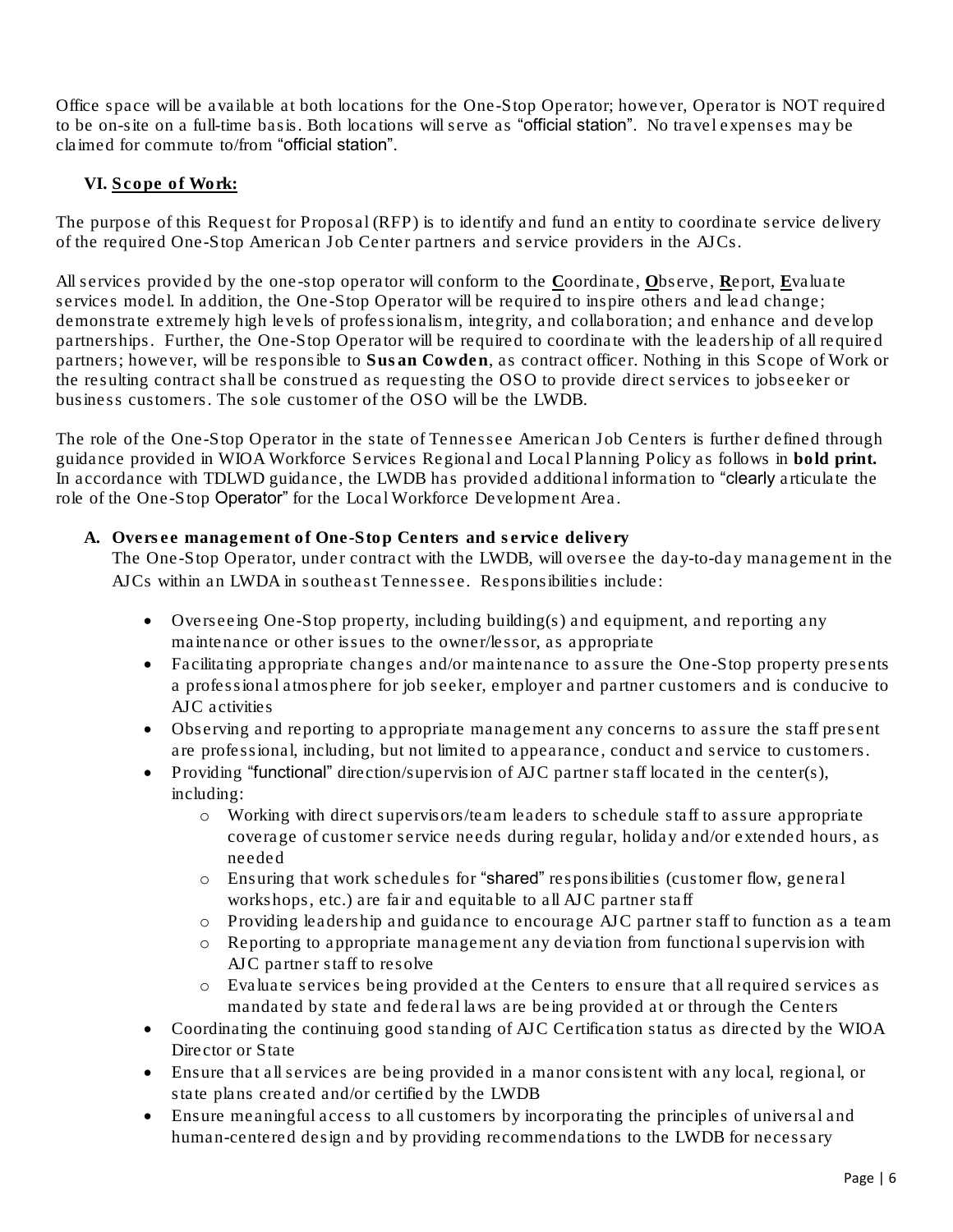accommodations and adequate space for the use of assistive devices and adaptive technologies

- B. Evaluate performance (as indicated in the Incentives and Sanctions Policy) and implement required actions to meet performance standards. This does not include performance negotiations, as this is specifically a local board requirement. The One-Stop Operator will evaluate performance of AJCs by:
	- Developing a working knowledge of WIOA Performance Measures for all AJC partners, including how they correlate for overall performance of local and regional goals
	- Developing a working knowledge of the State System, Virtual One Stop (VOS), to extract reports as needed
	- Coordinate with WIOA Director for expected performance
	- Prepare and analyze reports related to One-Stop services for the LWDB, including but not limited to:
		- o Overall Traffic counts via VOS Greeter
		- o Customer sign-in to specific partners via VOS Greeter
		- o Registrations of Job Seekers via VOS
		- o Case Notes for Employer Customers via VOS
- C. Evaluate various customer experiences (including but not limited to employer, job seekers, and partner staff)-

The One-Stop Operator will develop and initiate LWDB approved evaluation processes to determine customer experiences in the AJCs. Evaluation methods may include on-site, as well as, on-line, must maintain confidentiality, and be timely to the customer experience. The WIOA Director will utilize results of on-going evaluations to assess services of the One-Stop Operator. The One-Stop Operator will share results with the AJC partners to celebrate successes and address opportunities for improvement.

D. Ensure coordination of partner programs

The One-Stop Operator will be responsible for the coordination of partners, both on-site and off-site, for the AJC, including, but not limited to the following activities:

- Maintaining and updating a digital and hard copy listing of all partner programs, including a brief description of service and contact information to assure that all staff in the AJC have up-to-date information for referral of customers
- Reporting changes in Memorandums of Understanding and Resource Sharing Agreements to the WIOA Director to assure agreements remain up-to-date
- Scheduling quarterly (and as needed) staff meetings with on-site partners and coordinating meetings with off-site partners
- E. Act as liaison with the LWDB and One-Stop Center The One-Stop Operator will serve as liaison between the WIOA Director and AJC partners resolving customer service complaints or partner issues and proposing promising and best practices.

The OSO will be required to provide any performance reports as deemed necessary by the LWDB.

F. Define and provide means to meet common operational needs (e.g. training, technical assistance, additional resources, etc.) The One-Stop Operator will meet common operational needs of the AJC by: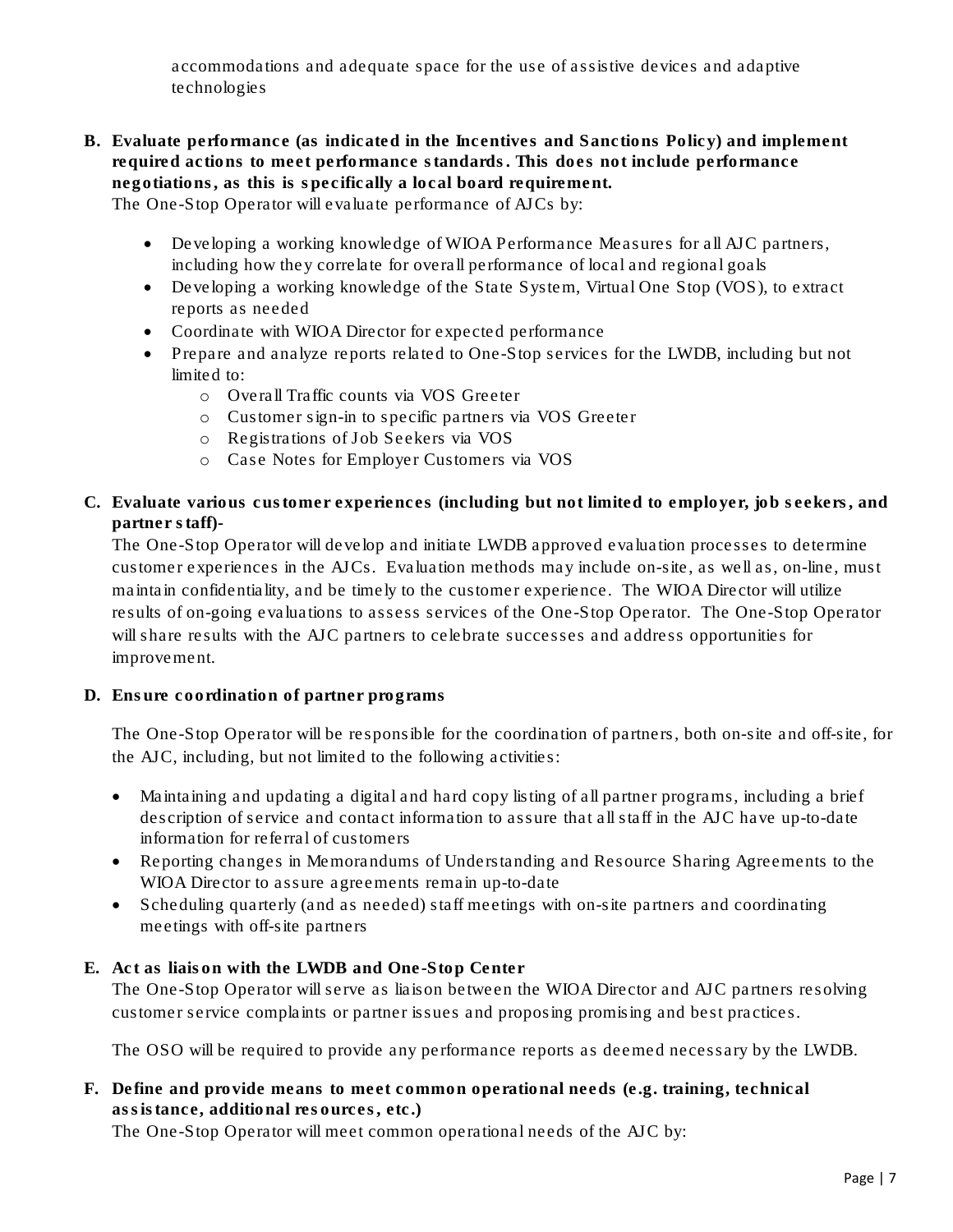- Developing and implementing training manuals and instructional activities to promote excellence in customer service and other AJC related topics
- Providing technical assistance to staff and partner agencies to understand the vision, mission, goals and objectives of the LWDB and the AJC
- Under the guidance of the WIOA Director, developing partnerships with community organizations, education, industry, etc. to provide access to additional resources such as loan of equipment, speakers for workshops, access to scholarships/services, donations for an "interview" clothes closet
- G. Oversee full implementation and usage of all State systems by all local areas The One-Stop Operator will provide oversight of full implementation and usage of State systems in the AJCs by:
	- Working with all AJC partner staff (new & existing) to determine system access
	- Expediting requests for access and/or training with the State to assure a seamless system of reporting for the AJC
	- Coordinating with WIOA Director to determine concerns for staff using state system
- H. Design the integration of systems and coordination of services for the site and partners The One-Stop Operator will provide leadership to partners in the AJCs to design an integrated system that provides seamless coordination of services by:
	- Reviewing local, regional and State Plan to understand the vision of leadership
	- Reviewing AJC Certification Application and Memorandum of Understanding to have a general knowledge of partner program services
	- Meeting with all partner programs (internal and external) to assess similarities and differences
	- Establishing a local workgroup to gather front-line experience and partner "buy-in" to develop an integrated customer flow and coordination of services
	- Developing a plan to be submitted to WIOA Director to assure all AJC partners are contributing to the center, both financially as well as through resource and staff time
	- Contributing to the AJCs continuous improvement process for AJC certification
- I. Manage fiscal responsibility for the system or site The One-Stop Operator will maintain fiscal responsibility and accountability for applicable LWDB approved contract/budget for management of the AJCs.

The One-Stop Operator will be responsible to oversee the Resource Sharing/Infrastructure Funding Agreement between partners of the AJCs. Responsibilities will include gathering and updating data (square footage, full-time equivalents, traffic counts, etc.) to allocate expenses (from Fiscal Agent Expense Report) on a fair and equitable basis to all partners and preparing/submitting invoices to partners to remit payment to the Fiscal Agent.

The One-Stop Operator may also recommend purchases/services to the WIOA Director and AJC Partners for necessary increases in the Resource Sharing/Infrastructure Funding Agreement. Examples of the types of purchases/services would be replacement equipment, furniture for additional staff, and other shared expenses such as advertising, supplies, etc. that will impact the RSA/IFA.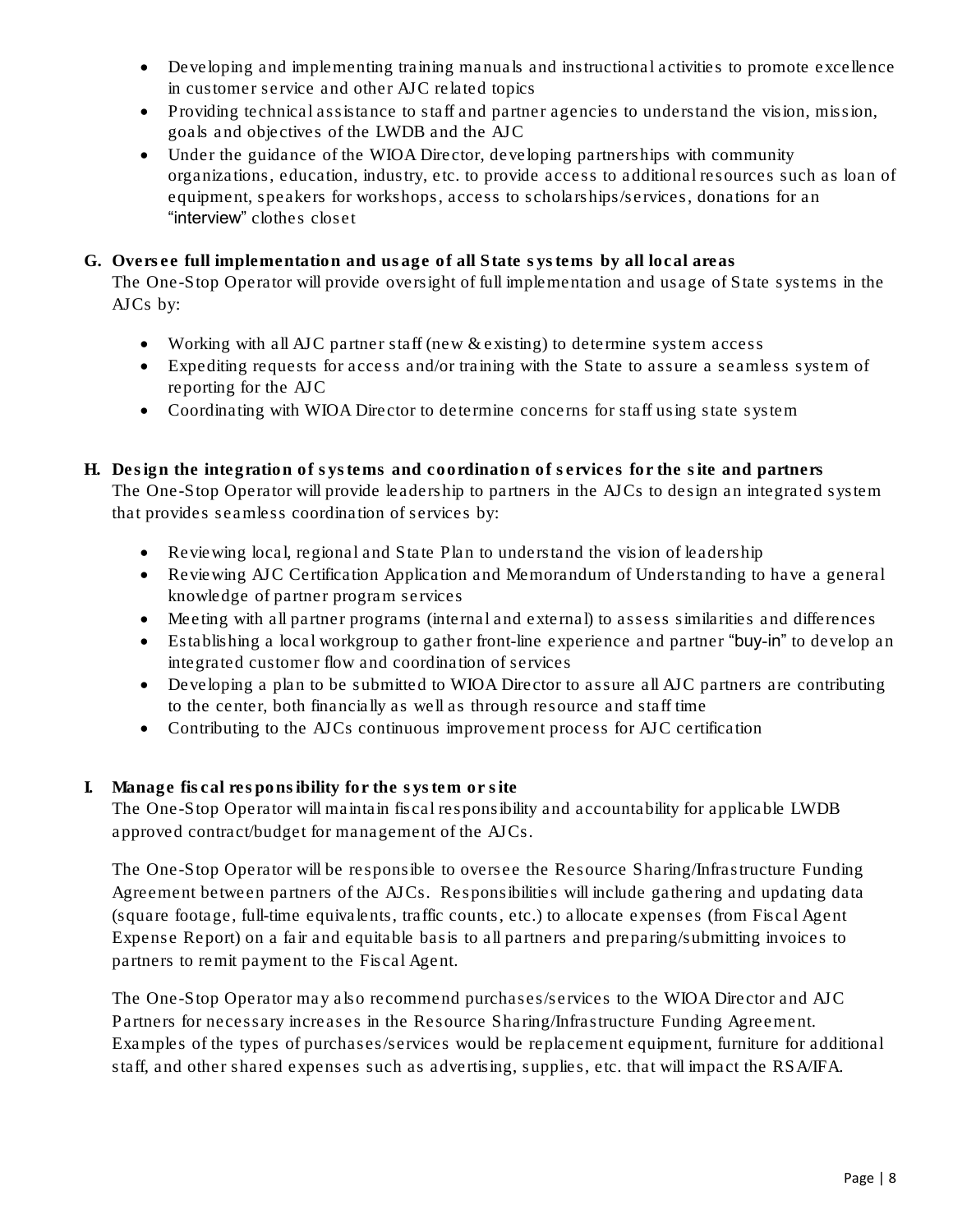# J. Plan and report responsibilities

The One-Stop Operator will develop annual staffing plans for the AJCs with recommendations and report responsibilities to the WIOA Director and AJC partner staff leadership for approval.

K. Maintain business plan

The One-Stop Operator maintains the submitted Business Plan for the management of the AJCs: Executive Summary (1 page limit), Narrative of Approach to Work (4 page limit), Budget & Budget Narrative, and Organizational Chart of Proposing Entity.

L. Market One-Stop Career Center services

The One-Stop Operator will market the AJC services by:

- Coordinating with the WIOA Director and all partners to assure appropriate logos and messaging are included on any marketing materials or presentations
- Coordinating with WIOA Director and all partners to promote any special events such as open houses, job fairs, etc.
- Evaluate branding throughout the AJCs to ensure consistency and adherence to all federal, state and local mandates
- M. Facilitate the sharing and maintenance of data; primarily the site, with emphasis on the state system

The One-Stop Operator will facilitate the sharing and maintenance of data in the AJCs, including but not limited to State systems by:

- Coordinating with WIOA Director to determine applicable policies/procedures for data sharing and maintenance of Personally Identifiable Information (PII)
- Establishing LWDB approved data sharing agreements between AJC internal and external partners to streamline customer service
- Training AJC staff on sharing and maintenance of data protocols, including PII and confidentiality
- Monitoring compliance with LWDB data sharing policies/procedures and Operator agreements to determine compliance and reporting any discrepancies to the WIOA Director
- N. Integration of available services and coordination of programs for the site with all partners
	- Design and implement a multi-partner orientation for customers
	- Develop integrated materials to provide a comprehensive overview of all available services
	- Develop workshops and other informational offerings to be delivered by all AJC partner staff or other entities
	- Provide technical assistance and cross training for all AJC partner staff to assure customers receive a seamless, positive experience when accessing services

Note: The LWDB's assumptions regarding the proposer's approach represent what the LWDB believes to be most likely to achieve its goals and objectives. However, proposers are encouraged to propose an approach that they believe will most likely achieve the LWDB's goals and objectives. Proposers may also propose more than one approach. However, if an alternative approach affects other areas of the proposal such as experience, organizational capability or price, that alternative approach should be submitted as a complete and separate proposal providing all the information specified in Section IV of this RFP.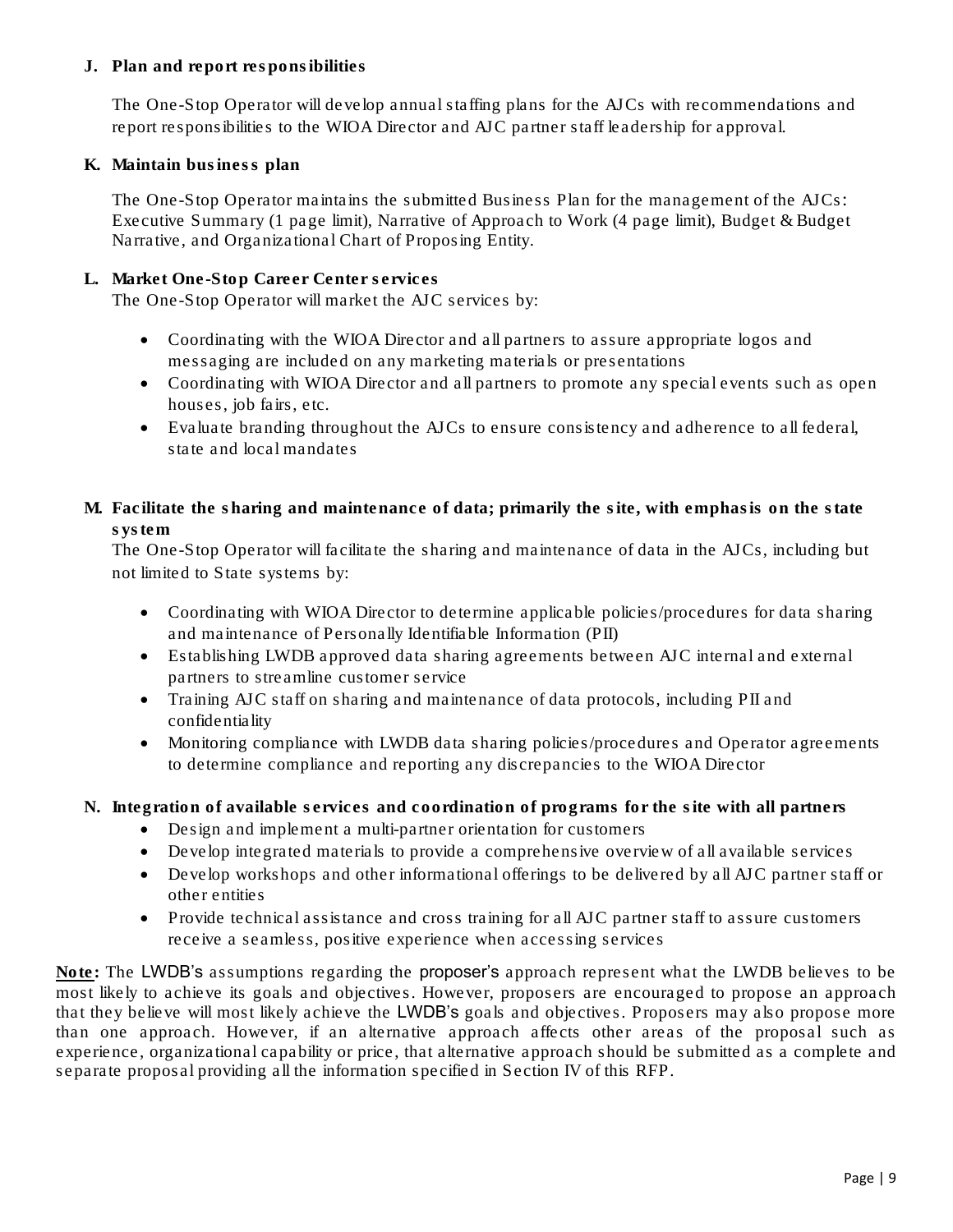# **VII.** Requested Response:

#### A. Executive Summary

Provide a one (1) page to summary of your agency's proposal, including organization's history, mission and vision.

#### B. Relevant Experience (up to 30 points)

Describe your agency and its relevant experience working with WIA, WIOA and its workforce programs and/or experience in project management of similar programs in the Local Area. Include experience in implementing systems and/or processes across partner agencies. Give examples of successes you have had working with multiple partners towards a common goal. Include at least two (2) references who can verify experience.

#### C. Approach to Work, Number of Staff and Percent of Time at Each Site (up to 30 points)

Taking into account the information provided in the Scope of Work, thoroughly describe how your agency will structure an approach to each of the areas described, including, but not limited to: oversight of multi-organizational staff, partner integration within the entity and outreach/referral for enrollment. The bidder should provide a plan or demonstrated expertise for working with both urban and rural communities. Methods of measuring customer satisfaction should be included in the narrative. Program design and service delivery model should clearly correlate to the vision and mission of the LWDB. Describe data and reporting system processes, tracking and evaluating specific performance goals, data integrity and use of Virtual One Stop (VOS) state system. Include a workflow/logistical model as an attachment.

#### D. Staffing/Project Management (up to 20 points)

Describe how this work will be staffed/managed. Identify the person or position in your organization who will be the primary staff person for the project. Provide a detailed description of the staff person's background or required qualifications for new hire. Also, describe your staff's ability to provide the leadership we seek. Include an organizational chart of the proposing agency and how the staffing of the proposal relates. If your agency is also a One-stop partner, please affirm that you understand that you may be required to enter into an agreement with the LWDB and CEO to clarify how your organization will carry out its responsibilities while demonstrating compliance with WIOA regulations, OMB circulars and State policy.

#### E. Fiscal Accountability and Budget (up to 20 points)

Describe the agencies fiscal accountability system, including experience with managing multiple federal, state or private grants. Include a copy of the agency's most recent audit, financial history, and up-to-date taxes as an attachment to the proposal. Provide an itemized budget to support the proposal, including a narrative to explain all budgetary items.

#### VIII. Response Requirements & Format:

Each proposal should include the following required documents:

- Proposing Entity Information Form (Appendix A)
- Executive Summary (1 page limit)
- Narrative of Approach to Work (4 page limit)
- Budget & Budget Narrative (Appendix B)
- Organizational Chart of Proposing Entity
- Two (2) Letters or contact information for References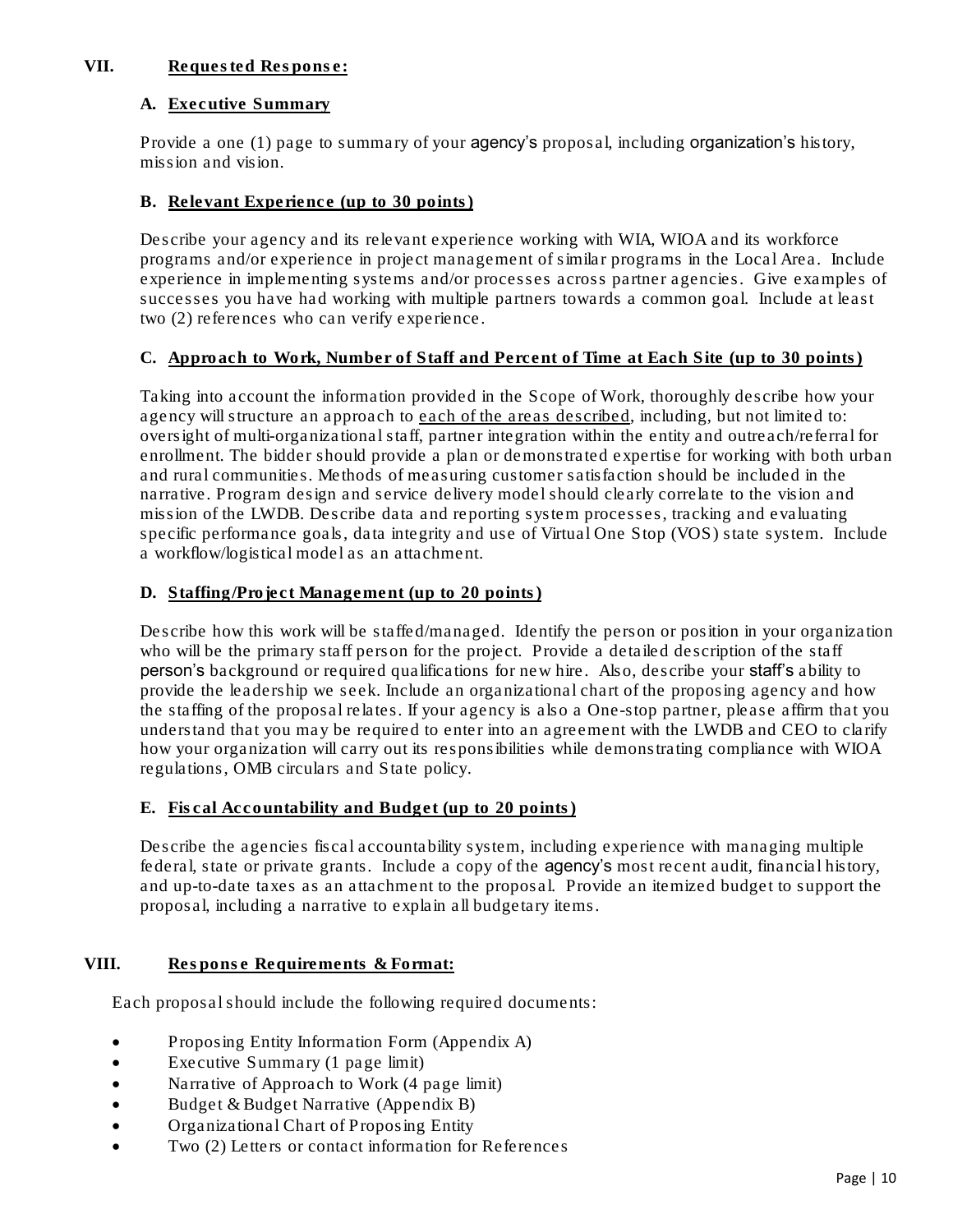- Copy of most recent financial audit
- Signed Conflict of Interest Form (Appendix C)

Each proposal should meet the following format:

Proposal may be hand delivered, mailed or emailed to [workforceRFP@sedev.org](mailto:scowden@sedev.org) with Subject: OSO RFP Submission from your agency/company. It is the responsibility of the proposing agency to assure that the proposal is received prior to the deadline. Late submissions will NOT be accepted. Hand delivered or mailed proposals should be addressed as follows and include a notation on the outside of envelope "RFP for One-Stop Operator" and the agency name.

> Susan Cowden, WIOA Director Local Workforce Development Board, Area 5 5600 Brainerd Road Suite A-5 Chattanooga, TN 37411

- The signatory authority must have the legal right to enter into contracts for the submitting entity.
- Proposal should be Single-sided printing, numbered pages, one inch margins, double-spaced and 12-point font
- DO NOT STAPLE, punch holes, use folders, or bind your copies in any way, other than with removable binder clips or paperclips.

# **IX.** Evaluation and Award

Applications will be evaluated by a team of reviewers which may include Local Elected Officials, Board Members, staff and/or partners. An entity's failure to submit a complete proposal or to respond in whole to RFP requirements will result in the proposal being deemed non-responsive and thus ineligible for funding. A proposal may also be deemed "non-responsive" if the submitted price is found to be excessive or inadequate as measured by criteria stated in the RFP, or the proposal is clearly not within the scope of the project described and required in the RFP. The LWDB reserves the right to cancel this procurement at any time, for any reason.

The LWDB reserves the right to contract with any respondent that falls within the acceptable point range. All proposals will be scored according to the evaluation criteria included in section VII of this RFP. The LWDB is not required to contract with the entity receiving the highest average score as a result of the proposal review process. The contract will be awarded based on the most responsive bidder whose offer is most advantageous to the LWDB in terms of cost, functionality, and other factors specified in this RFP. The award may be negotiated at the discretion of the LWDB or made on the basis of the initial bid/offer received, without discussions or requests for best and final offers. Proposals with average reviewers scores below 70 of a possible 100 points will not be considered for funding. Proposals with average reviewers scores of less than ½ of allowable points on any component will not be considered for funding. Proposals that do not meet minimum standards will not be considered for funding.

Read this document carefully. Your proposal must conform in all respects to the requirements contained herein. Proposals that fail to meet any of these requirements will be found non-responsive and rejected.

#### **X.** Additional Information

#### A. Bidders Questions

A bidder's conference is not planned for the RFP. It is the responsibility of the bidder to inquire about any requirements of this RFP that are not understood. Questions must be submitted via email at the following address: workforceRFP@sedev.org, Subject: RFP Questions. Prospective bidders will be copied on all bidder questions. The deadline for written emailed questions is included in section II. Project Timeframe.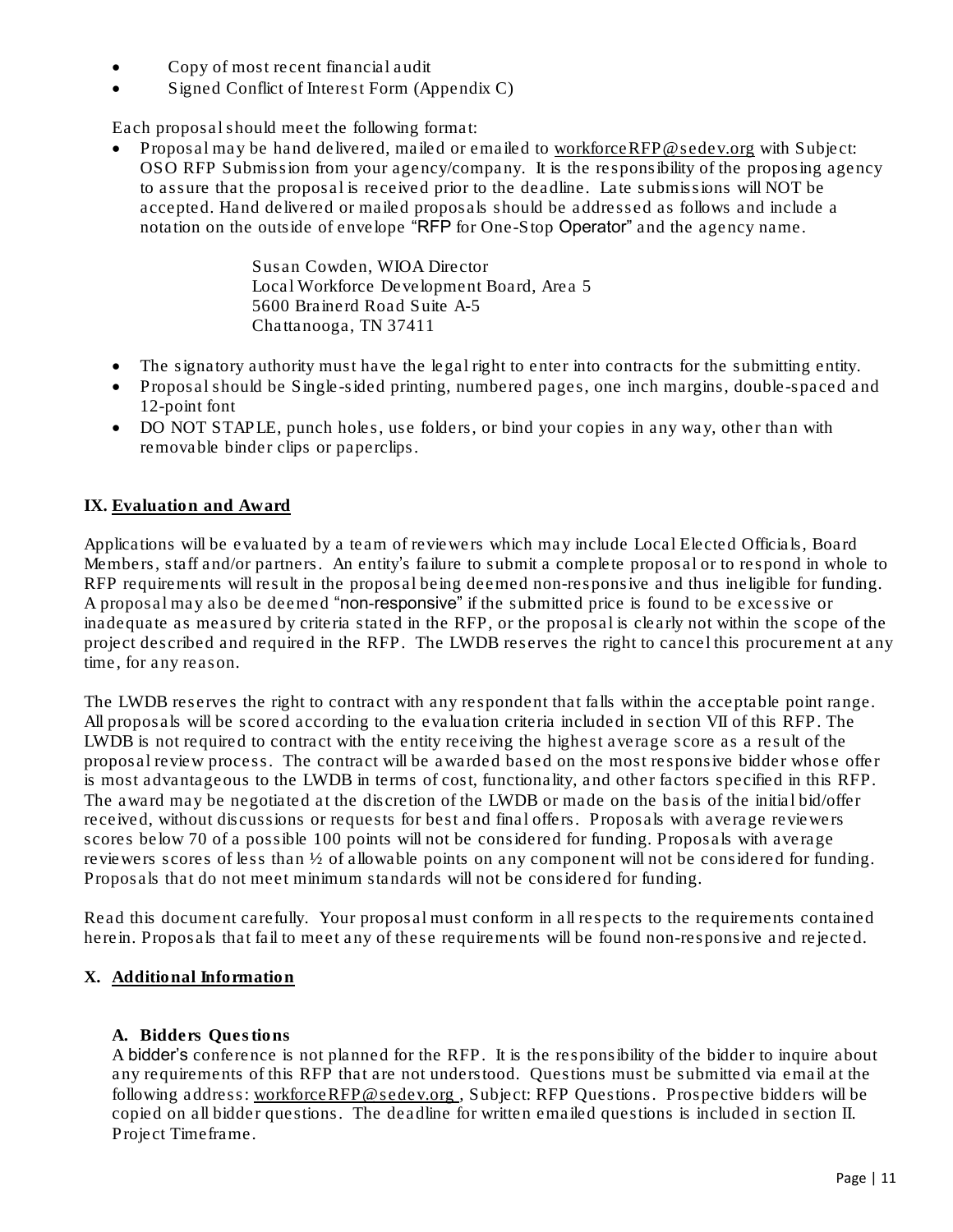# B. Oversight and Evaluation

The LWDB will monitor and evaluate the proposed entity to determine compliance and the quality service provided. External monitoring and evaluation may also be conducted periodically by the U.S. Department of Labor, Tennessee Department of Labor and Workforce Development, and any other agency that provides funding for the One-Stop Operator contract.

#### C. Accessibility and Equal Opportunity

The LWDB is committed to equal access for all customers to all services. All contractors must ensure equal opportunity to all individuals. No individual in LWDA shall be excluded from participation in, denied the benefits of, or subjected to discrimination under any Workforce Innovation and Opportunity Act funded program or activity because of race, color, religion, sex, national origin, age, disability, English proficiency, sexual orientation, political affiliation or belief. All entities are expected to demonstrate full compliance with the Americans with Disabilities Act Amendments Act of 2008 (ADAAA) and all other equal opportunity laws. This includes ensuring contract staff receive accessibility training, and may involve developing accessibility plans. All respondents must ensure all written materials and communications include the statement: *"Reasonable accommodations and auxiliary equipment and services are available upon request."*

#### D. Fiscal Review

The LWDB will also conduct a fiscal review of all qualified proposals. We will review proposal budgets, agency audits, and responses to questions related to fiscal operations. The LWDB reserves the right to review and request further information regarding the respondent's financial situation, if not sufficiently outlined in the submitted audit(s). The LWDB reserves the right to assess the risk posed by any recent, current or potential litigation, court action, investigation, audit, bankruptcy, receivership, financial insolvency, merger, acquisition, or other event that might affect an organization's ability to operate the requested program.

#### E. Past Performance Review

Through this process, The LWDB will review a respondent's performance on any previous and/or existing grant agreement(s) as well as check references submitted from other grantors. Achievement of grant agreement outcomes, along with compliance with programmatic and fiscal guidelines and timelines will be evaluated. The review team will perform an in-depth evaluation of all responsive proposals based upon the criteria herein. Prior to its final funding decision, the LWDB may also: 1) meet with representatives of the responding entity to discuss the proposed program and budget; 2) identify and/or negotiate program or budget changes the responding entity must make as a condition of funding; and 3) identify other documentation the entity must provide as a condition of funding.

Respondents must disclose any legal judgments, claims, arbitration proceedings, lawsuits or other legal proceedings pending or outstanding (unresolved) against the organization, its owners, officers or principals. Respondents must comply with Section 504 of the Rehabilitation Act of 1973, the Federal Drug-Free Workplace Act of 1988, and the Americans with Disabilities Act to be eligible for a contract.

The review team will recommend the final funding recommendations to the LWDB for final approval. Once approved by the board, the LWDB will initiate a contract agreement to the successful respondent.

#### F. Review Committee/Conflict of Interest

Each member of the Review Committee must have completed and signed a Conflict of Interest Disclosure Statement before participating in the scoring of proposals. Committee members are excluded from participating in discussion and rating of any RFP with which they have a conflict of interest.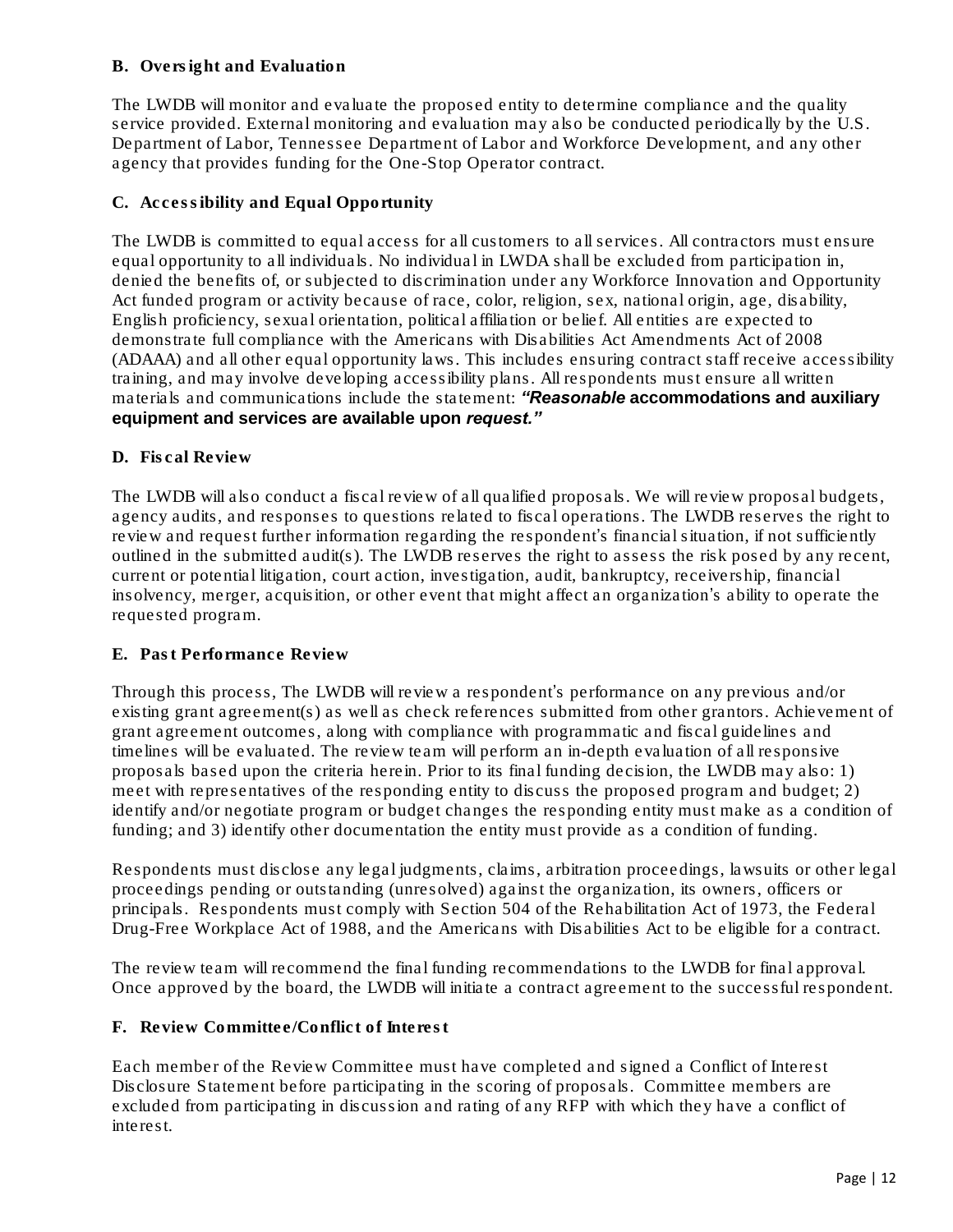No member of the board or other governing body, or representative of an entity who submits a proposal under this RFP may have any contact outside of the formal review process with any employee of the LWDB, or any member of the Board for purposes of discussing or lobbying on behalf of entity's proposal. This contact includes written correspondence, telephone calls, personal meetings, email messages, or other kinds of personal contact. The LWDB will reject proposals of those entities who violate this condition.

#### G. Notice of Award

All respondents will be notified by email as to the award status. Unsuccessful respondents who wish to obtain information on the evaluation of the submitted proposal should submit a written request to the Local Workforce Development Board—Area 5, at [workforceRFP@sedev.org](mailto:scowden@sedev.org). Unsuccessful respondents are encouraged to re-apply in subsequent funding cycles.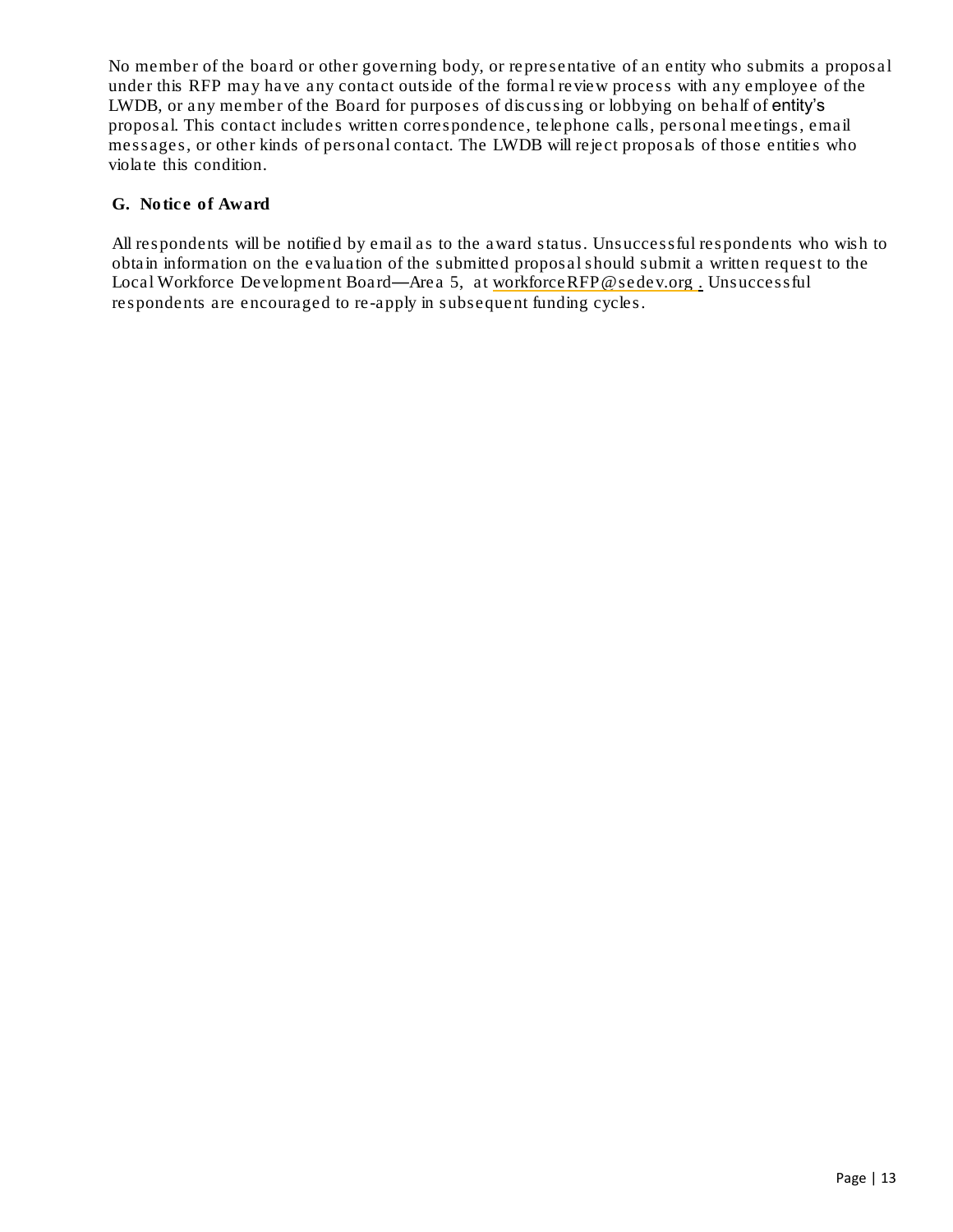# APPENDIX A: PROPOSING ENTITY INFORMATION FORM

| Legal Name of Applicant<br>Agency                                          |                      |  |
|----------------------------------------------------------------------------|----------------------|--|
| Number of Years in<br><b>Business</b>                                      |                      |  |
| Identifier                                                                 | FEIN#:<br>DUNS #:    |  |
| Type of Organization                                                       |                      |  |
| <b>Address Administrative</b><br>Office                                    | Address              |  |
|                                                                            | City/State/Zip       |  |
|                                                                            | Website URL          |  |
| <b>Address Local Office</b>                                                | Address              |  |
|                                                                            | City/State/Zip       |  |
|                                                                            | Website URL          |  |
| Principal of Agency                                                        | Name                 |  |
| (President/CEO/Executive<br>Director                                       | Title                |  |
|                                                                            | <b>Email Address</b> |  |
|                                                                            | Phone                |  |
| Programmatic Contact<br>Person                                             | Name                 |  |
|                                                                            | Title                |  |
|                                                                            | <b>Email Address</b> |  |
|                                                                            | Phone                |  |
| <b>Funding Amount</b><br>Requested                                         |                      |  |
| <b>Signatory Authority</b>                                                 |                      |  |
| (may sign electronically<br>if emailed for signatory<br>authority account) |                      |  |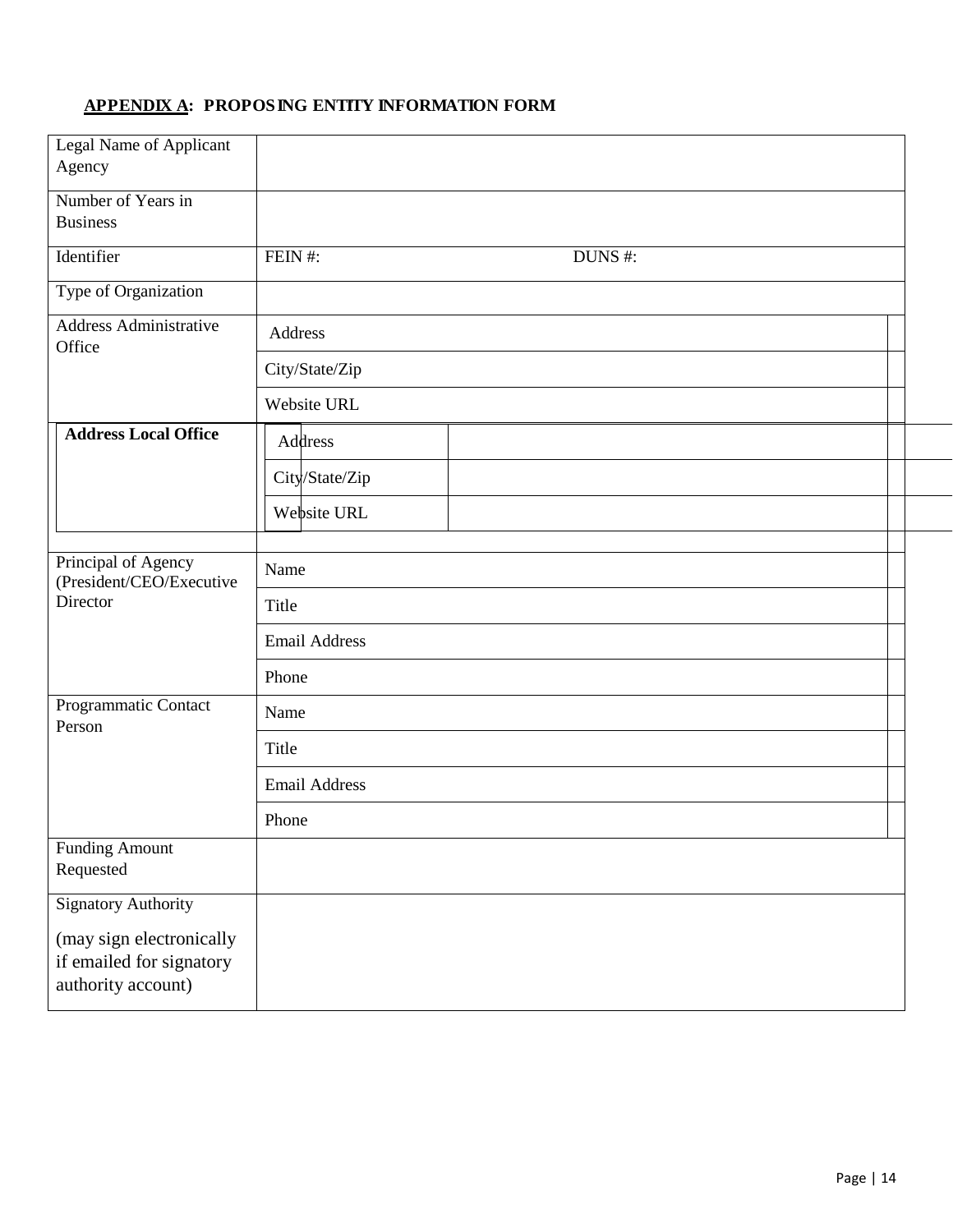For Office Use Only - Rate the proposal on the following components:

|                                                                                                                                                                                                                                                                                                                                  |                                                             | Date |
|----------------------------------------------------------------------------------------------------------------------------------------------------------------------------------------------------------------------------------------------------------------------------------------------------------------------------------|-------------------------------------------------------------|------|
|                                                                                                                                                                                                                                                                                                                                  |                                                             |      |
| Staffing/Project Management (up to 20 pts) $\overline{\ }$ Fiscal Accountability/Budget (up to 20 pts) $\overline{\ }$                                                                                                                                                                                                           |                                                             |      |
| Relevant Experience (up to 30 pts)                                                                                                                                                                                                                                                                                               | $\frac{1}{1}$ Approach to Work (up to 30 pts) $\frac{1}{1}$ |      |
| Executive Summary $\frac{1}{2}$ $\frac{1}{2}$ $\frac{1}{2}$ $\frac{1}{2}$ $\frac{1}{2}$ $\frac{1}{2}$ $\frac{1}{2}$ $\frac{1}{2}$ $\frac{1}{2}$ $\frac{1}{2}$ $\frac{1}{2}$ $\frac{1}{2}$ $\frac{1}{2}$ $\frac{1}{2}$ $\frac{1}{2}$ $\frac{1}{2}$ $\frac{1}{2}$ $\frac{1}{2}$ $\frac{1}{2}$ $\frac{1}{2}$ $\frac$<br>—————————No |                                                             |      |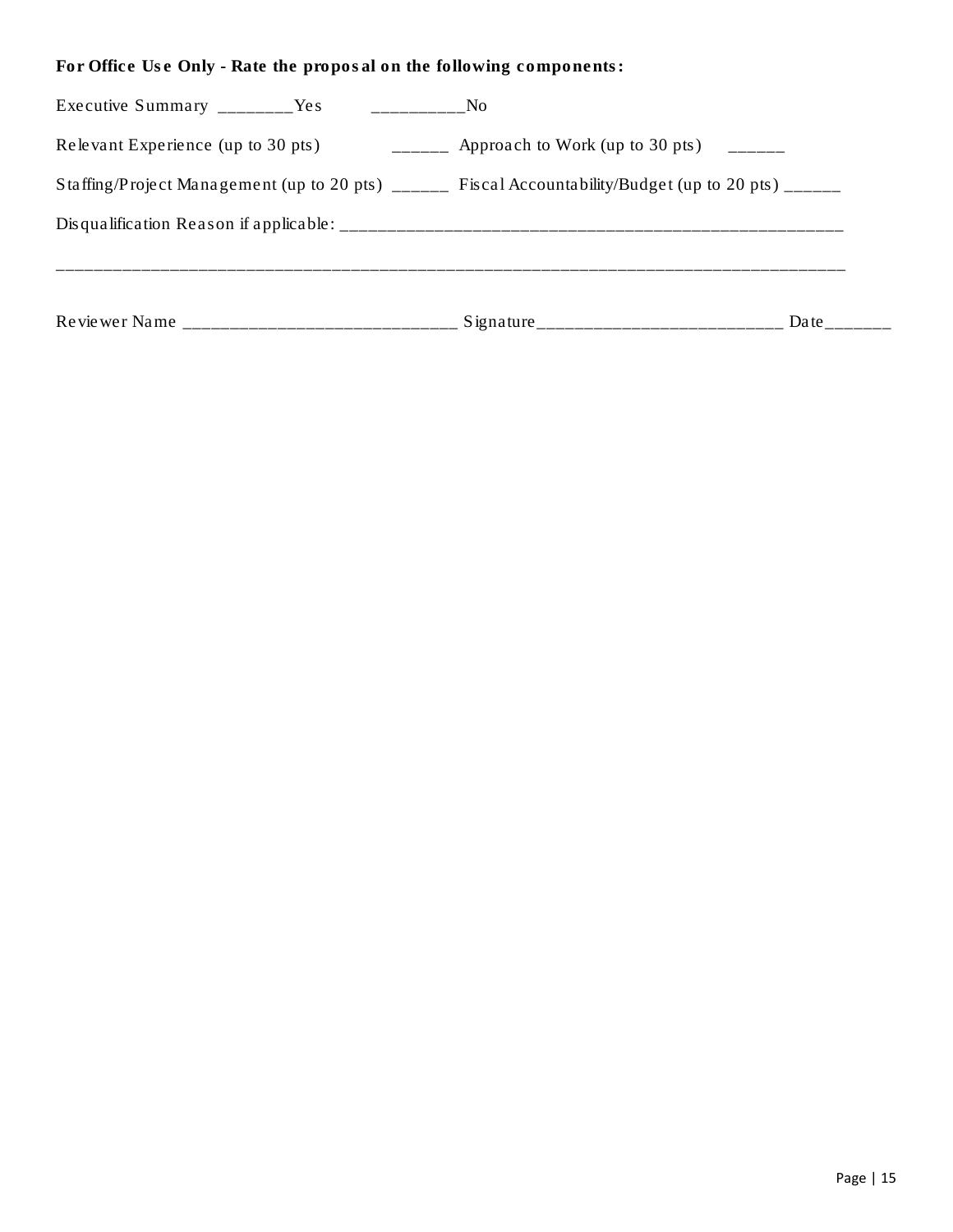# APPENDIX B: BUDGET FORM

| <b>Item of Expenditure</b> | <b>Requested Funding (\$)</b> |
|----------------------------|-------------------------------|
| <b>Personnel</b>           |                               |
| <b>Fringe Benefits</b>     |                               |
| <b>Travel</b>              |                               |
| Other 1                    |                               |
| Other 2                    |                               |
| Other 3                    |                               |
| <b>TOTAL</b>               |                               |

Narrative: Please explain each line item in detail.